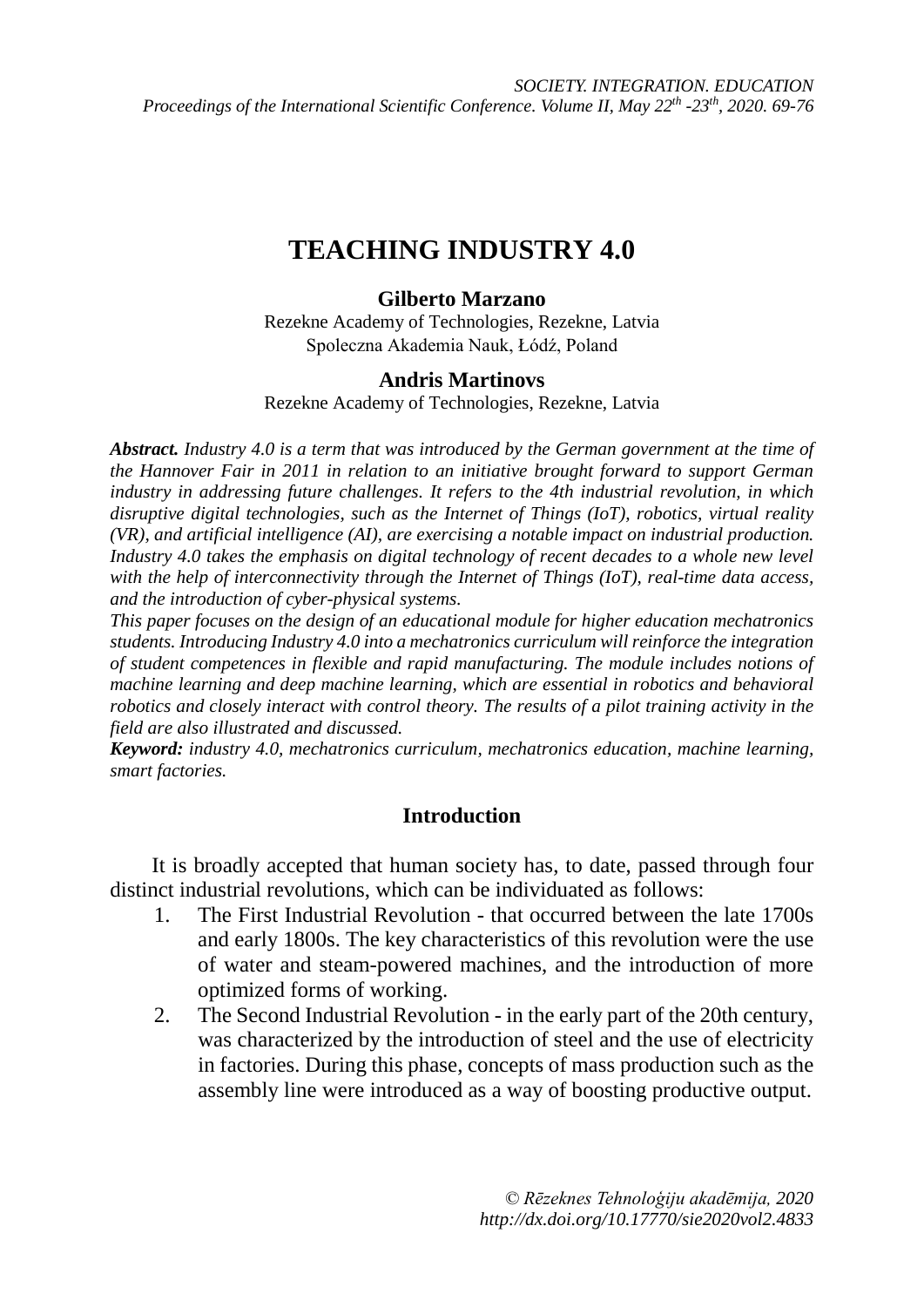- 3. The Third Industrial Revolution slowly began to emerge in the late 1950s as manufacturers began incorporating more and more electronic and digital technology into their factories.
- 4. The Fourth Industrial Revolution, or Industry 4.0 that has come about over the last few decades, is based on the integrated use of digital technology and new levels of interconnectivity through the Internet of Things (IoT), allowing real-time access to data and the introduction of cyber-physical systems.

Industry 4.0, more specifically, is a term introduced by the German government at the Hannover Fair in 2011 in relation to an initiative it brought forward to support German industry to address future challenges (Qin, Liu, & Grosvenor, 2016). It refers to the 4th industrial revolution in which disruptive digital technologies, such as the Internet of Things (IoT), robotics, virtual reality (VR), and artificial intelligence (AI), are having an impact on industrial production (Lasi, Fettke, Kemper, Feld, & Hoffmann, 2014).

Over the last few years, the term *Industry 4.0* has become an often-quoted buzzword, used fairly indiscriminately to describe digitalization in any phase of the value chain of an enterprise (Herman, Pentek, & Otto, 2016). Indeed, it encompasses the full range of activities that an enterprise must instigate in order to create a product or service (European Commission, 2018). It is primarily focused on how production shop floors operate at the current time, but also involves elements of procurement and supply management (Glas & Kleemann, 2016).

#### **Basic concepts of Industry 4.0**

M2M (machine-to-machine), big data, AI, and IoT are all characterizing elements of Industry 4.0. In an Industry 4.0 environment, smart machines communicate with each other, manage the production lines, and analyze and solve production issues with minimal human involvement. Amazon warehouses, based on advanced automation solutions and IoT applications, represent one of the most notable examples of Industry 4.0. In an Amazon warehouse, when an order is generated, machines immediately check the availability of the ordered item. If the item is in stock, it is instantly prepared for shipping. The IoT supports this process.

The basic concepts of Industry 4.0 can be outlined, in a non-exhaustive way, as follows:

- *Enterprise Resource Planning* **(ERP):** encompasses business process management tools used to manage information across an organization;
- *IoT*: an abbreviation for the Internet of Things, is a concept that refers to connections between physical objects such as sensors or machines and the Internet;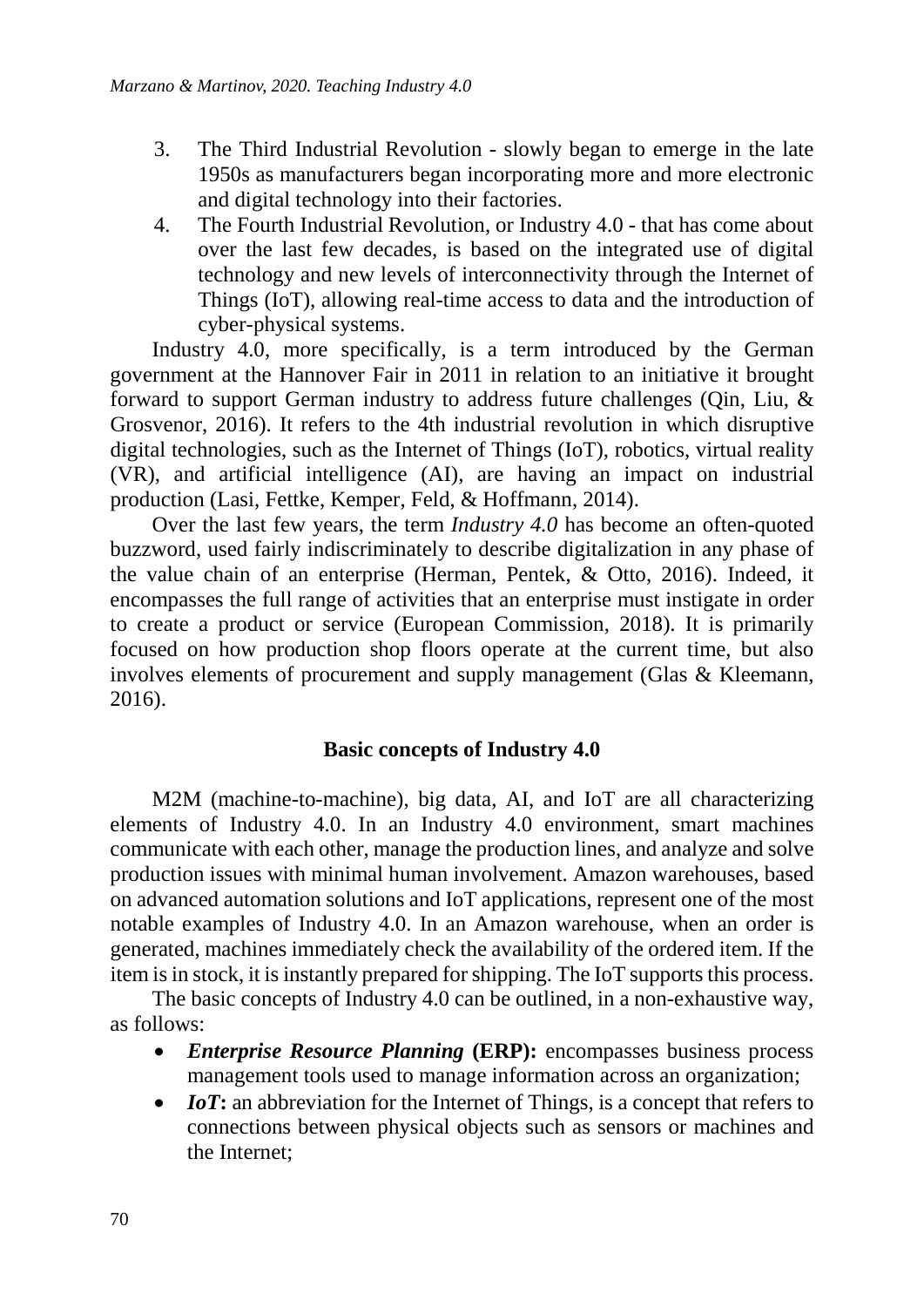- *IIoT***:** that stands for the *Industrial Internet of Things*, is a concept that refers to the connections between people, data, and machines as it relates to manufacturing;
- *Big data*: refers to large sets of structured or unstructured data that can be compiled, stored, organized, and analyzed in order to reveal patterns, trends, associations, and opportunities;
- *Artificial intelligence* **(AI):** refers to a computer's ability to perform tasks and make decisions that would ordinarily require some degree of human intelligence;
- *M2M*: stands for machine-to-machine, and refers to the communication that occurs between two individual machines through wireless or wired networks;
- *Digitization*: that refers to the process of collecting and converting different types of information into a digital format;
- *Smart factory*: a smart factory is one that invests in and leverages Industry 4.0 technology, solutions, and approaches;
- *Machine learning*: refers to the ability that computers have to learn and improve on their own through artificial intelligence, without being explicitly told or programmed to do so;
- *Cloud computing***:** refers to the practice of using interconnected remote servers hosted on the Internet to store, manage, and process information;
- *Real-time data processing*: refers to the abilities of computer systems and machines to continuously and automatically process data and provide real-time or near-time outputs and insights;
- *Ecosystem***:** in manufacturing terms, an ecosystem refers to the potential connectedness between different production functions such as inventory and planning, financials, customer relations, supply chain management (Tjahjono, Esplugues, Ares, & Pelaez, 2017), and manufacturing execution;
- *Cyber-physical systems* **(CPS):** refers to an Industry 4.0-enabled manufacturing environment that offers real-time data collection, analysis, and transparency across every aspect of a manufacturing operation.

## **Smart factories**

Industry 4.0 and Smart factories are terms that are often used synonymously.

The focus of a smart factory is in realizing flexible and rapid manufacturing, dynamic reconfiguration, and the optimization of production according to the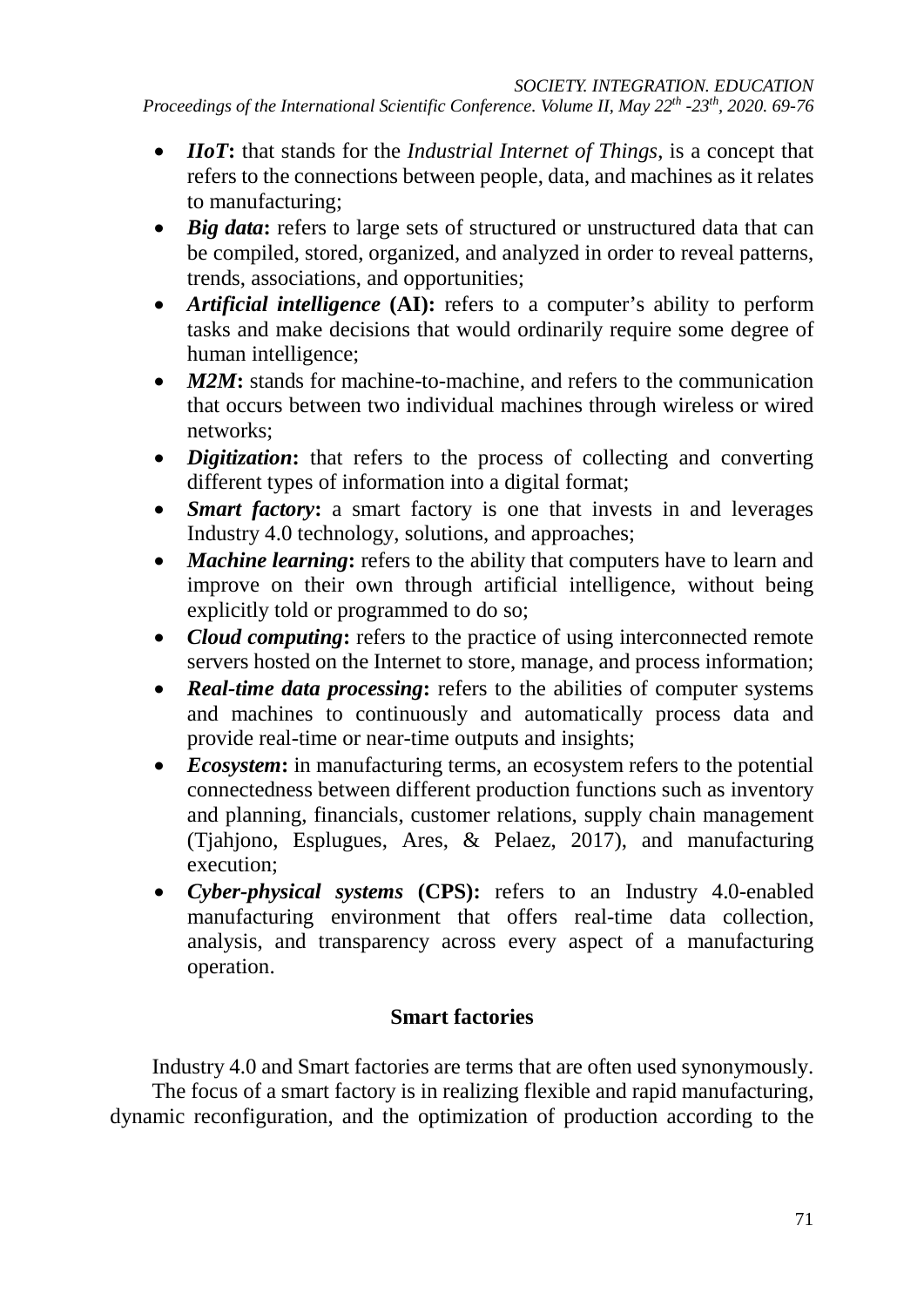changes in the business model and consumer behavior. Further, in smart factories, the manufacturing resources migrate from local databases to cloud servers.

The architecture of a smart factory is composed of four layers, namely: *physical resource layer*, *network layer*, *data application layer*, and *terminal layer*.

The physical resource layer includes all manufacturing resources involved in the entire manufacturing life cycle, included these that are needed for intelligent manufacturing.

Currently, the manufacturing equipment in a workshop has a strong specificity and a relatively narrow range of application. The consequence of this is a reduced manufacturing flexibility and reconfigurability. Instead, the modularization of manufacturing units improves the dynamic scheduling and reconfigurability of production and control.

A modular-adaptive and self-contained reconfigurable robotic island has been suggested as a way to improve the assembly capacity of the workshop. For this purpose, a distributed algorithm for reconfiguration of lattice-based modular self-reconfigurable robots has been proposed. This would drastically simplify configuration of robots through iterative approaches.

The intelligent level of a smart factory is closely related to the modular manufacturing unit. Figure 1 illustrates the necessary components required to support a modular manufacturing unit.



*Figure 1 A modular manufacturing unit (source: McFarlane, 1998)*

In a manufacturing unit, the configurability of the control system can improve the configurability of the manufacturing unit itself. Recently, multi-agent technology, knowledge modeling, and reasoning technology are being applied in the control system. Ontologies and resource descriptions based on XML have been proposed for reconfiguring production systems rapidly and automatically.

The reconfigurable production line represents a basic component of flexible manufacturing in a smart factory. It provides variability, scalability, and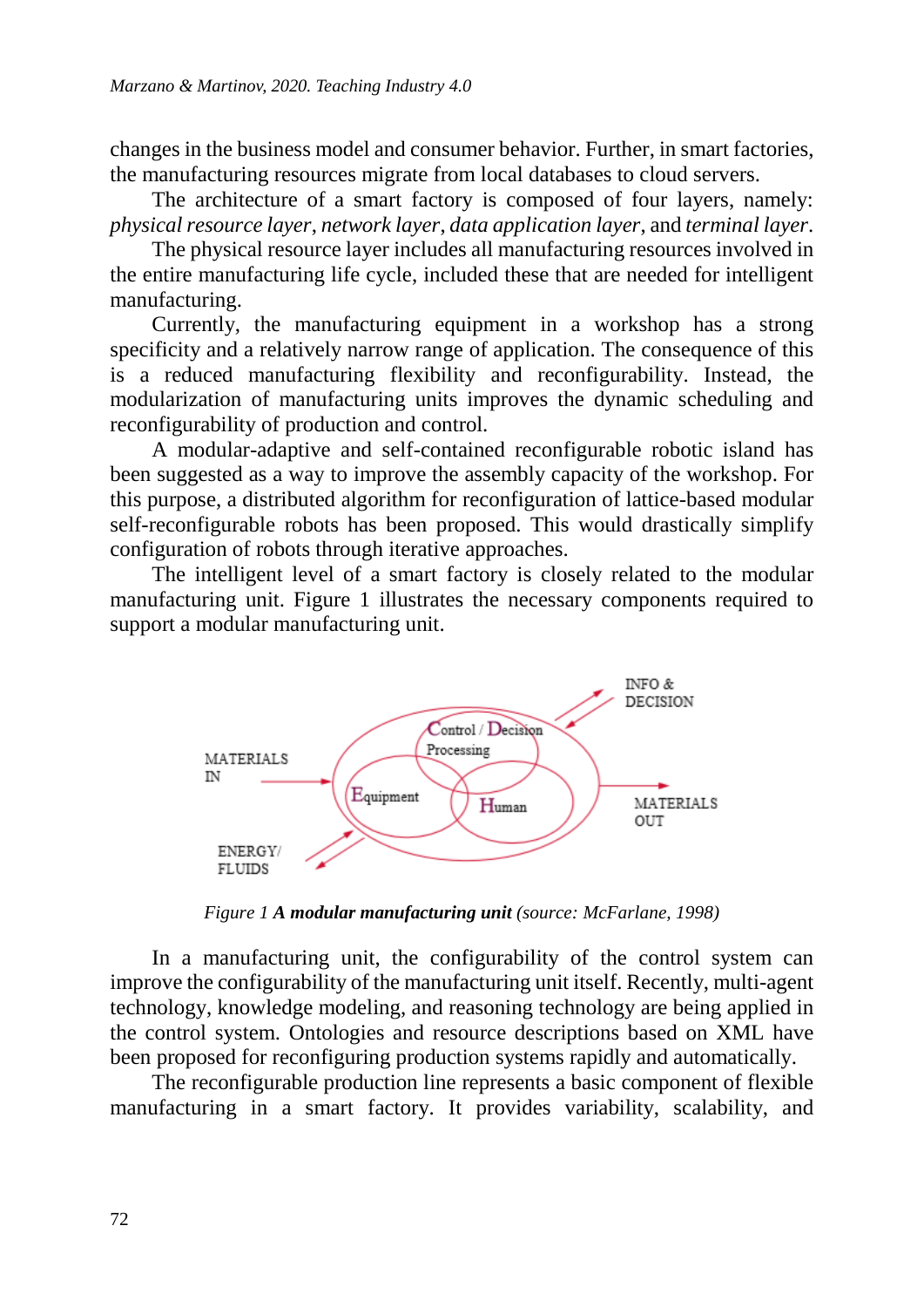schedulability, allowing a versatile and timely response to the demands of the market.

In smart factories, wireless sensor networks (WSNs) are employed for data acquisition and logging, as well as for processes monitoring. The most common types of wireless sensor networks are Radio Frequency Identification (RFID), ZigBee, and Bluetooth. ZigBee is an open global standard for wireless technology designed to use low-power digital radio signals for personal area networks.

### **An educational module on Industry 4.0 for higher education students**

For the 2019-2020 academic year at the Rezekne Academy of Technologies, it was decided to introduce an experimental module on Industry 4.0 to the Mechatronic curriculum of the Faculty of Engineering. The leader of the mechatronics course was persuaded that the course curriculum should be revised and reintegrated so as to provide students with new notions and competences to tackle the changes brought about by the fourth industrial revolution.

This finding also emerged as an exigent theme from NewMetro, a 36-month project supported by the EU in which the Rezekne Academy of Technologies is participating, that is aimed at developing an innovative European framework of competencies for mechatronics education.

The specific content for the module on Industry 4.0 was decided by professors and researchers coming from a wide range of backgrounds such as machine control, computer science, and process optimization. From this roundtable discussion, a module of 30 hours was designed, comprising 15 hours of theoretical notions and 15 hours of practical exercises.

The theoretical part was delineated as follows:

- 3 hours: general concepts including the four industrial revolutions, smart factories, the value chain of an enterprise, etc.;
- 3 hours: basic concepts such as machine to machine (or M2M) communication, big data, AI, and the IoT;
- 4 hours: industry software for example business process management tools (or ERP), cloud computing, and cyber-physical systems;
- 3 hours: the four main features of Industry 4.0 namely vertical networking of smart production systems, horizontal integration via a new generation of global value chain networks, through-life engineering across the entire value chain, and acceleration through exponential technologies;
- 2 hours: presentation and discussion of examples.

The exercises were prepared by researchers focusing on practical aspects of automation and robotics in modern industry, such as dynamic reconfiguration and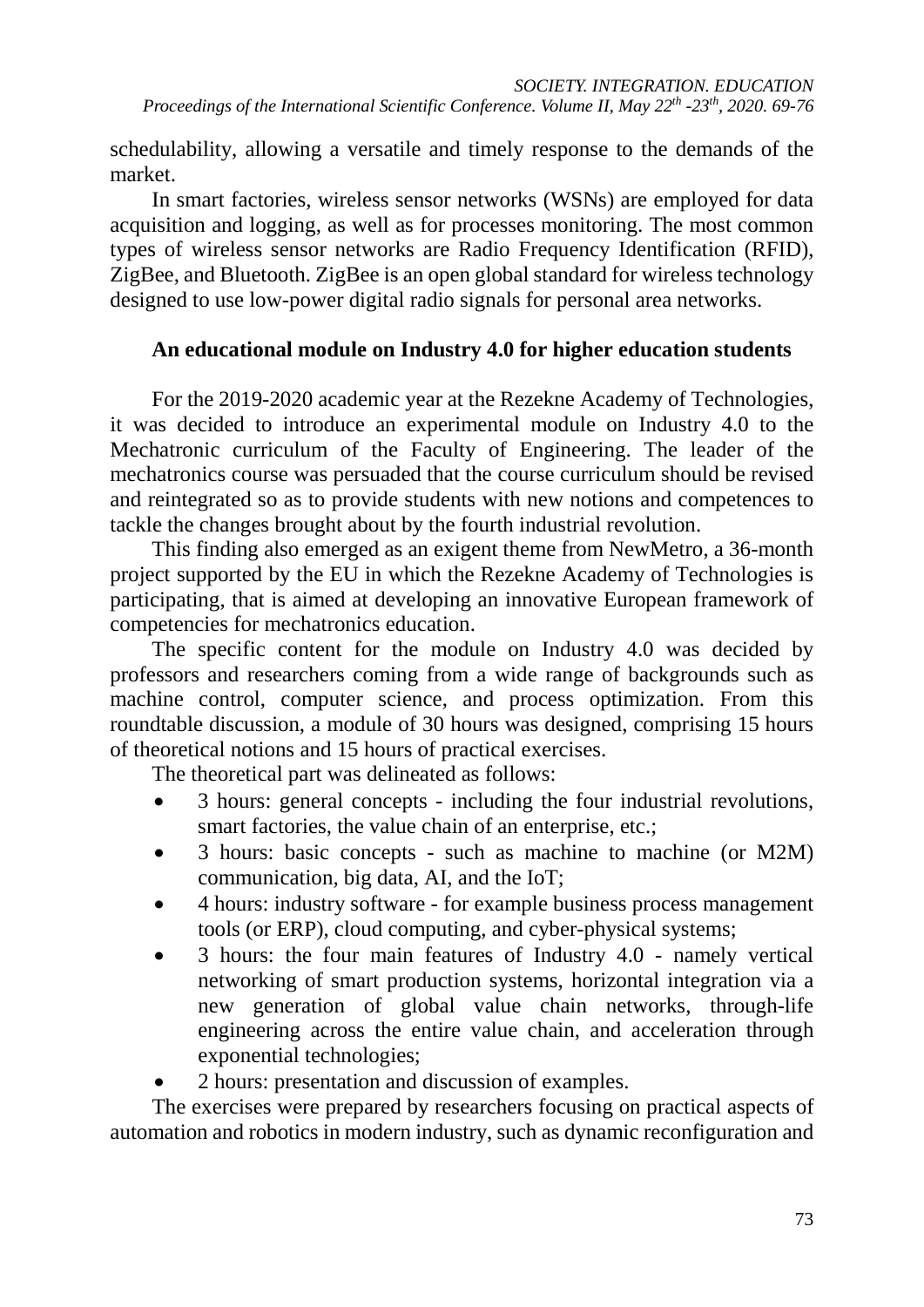the optimization of production according to the changes of business model and consumer behavior.

Lessons were designed with a view to presenting the new approach to production control, multi-agent technology, knowledge modeling, and reasoning technology. Ontologies and resource descriptions based on XML were introduced as a means to reconfigure production systems rapidly and automatically. Indeed, as previously mentioned, the reconfigurable production line is a fundamental component of flexible manufacturing in a smart factory, since it provides variability, scalability, and schedulability to enable a versatile and timely response to evolving market requirements. It was decided to then experiment the new module on a select group of students.

#### **Some considerations on an ongoing experience**

From the first lessons, it was evident that the learning program should be modified and integrated.

The concept of Industry 4.0 still lacks a shared definition (Herman, Pentek, & Otto, 2016). It can be applied to the digitalization at any step of the *value chain* of an enterprise. A value chain is a business model that describes the full range of activities needed to create a product or service.

For companies that produce goods, a value chain comprises the steps that involve bringing a product from conception to distribution, and everything in between, such as the procuring of raw materials, manufacturing functions, and marketing activities.

As a consequence, Industry 4.0 encompasses the full range of activities of an enterprise necessary to create a product or service. The use of the term primarily focuses on how production shop floors currently operate, but also includes procurement and supply management (Glas & Kleemann, 2016).

The different levels of specialization make it impossible to deal with all the variety of topics related to Industry 4.0 appropriately. The didactic materials and learning programs available on the internet confirm the difficulty of creating a complete learning program that encompasses all the aspects that are connected to Industry 4.0 and that have been highlighted in the first paragraphs of this paper.

One can find, for example, that an Industry 4.0 module should make students familiar with cloud computing and Robotic Process Automation. However, they should also understand key technologies related to IoT and industrial applications of Data Analytics. Nevertheless, experience teaches us that a course in Data Analytics requires many hours of study. The same is true for Cyber Security and Cyber-Systems from the Industrial systems perspective. Problems also arise with the use of Machine Learning and Artificial Intelligence. Finally, it is not easy teaching AI, since it covers a broad scope where there are many specializations,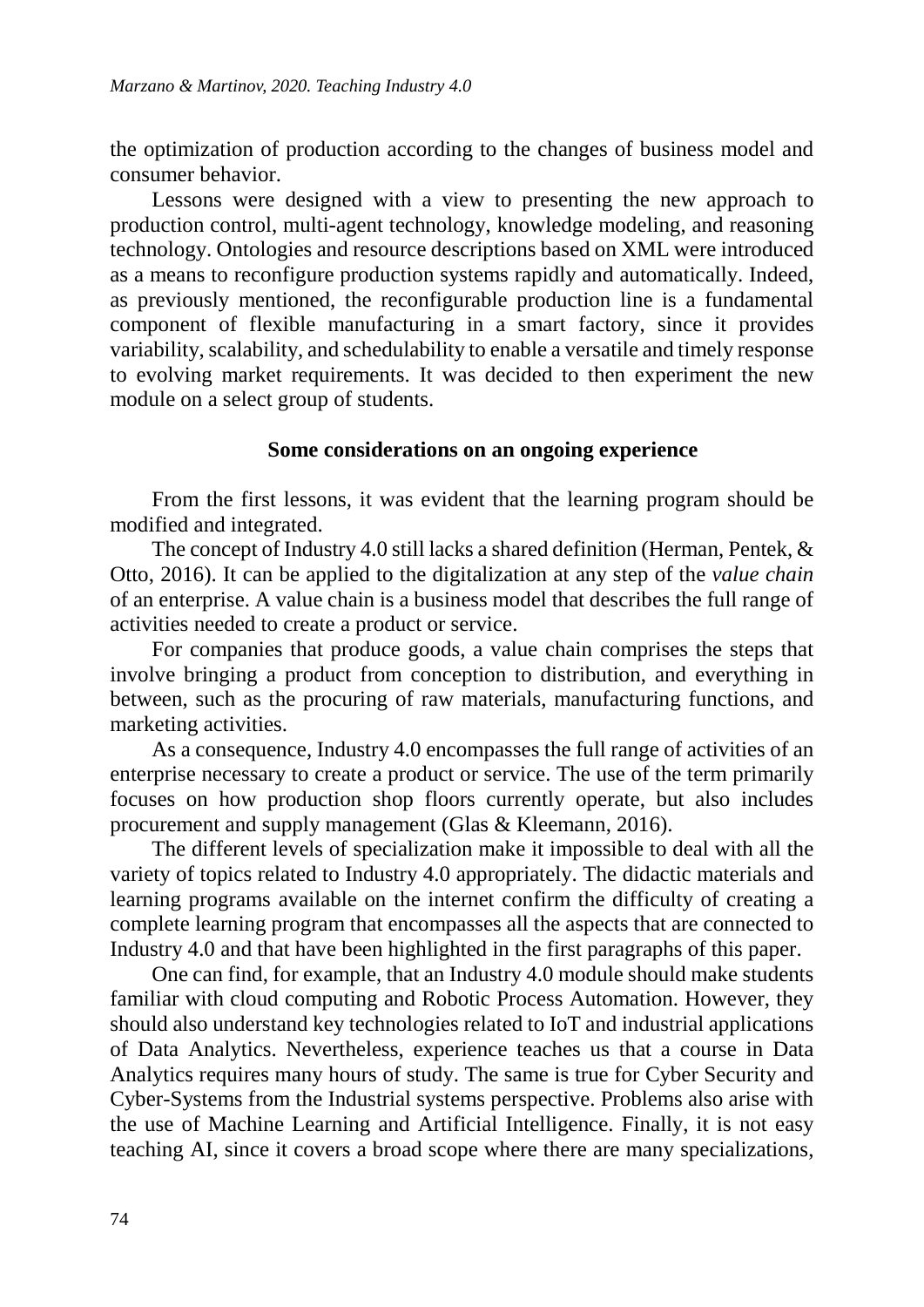such as computer vision, natural language processing, machine learning, game playing, expert systems, decision support systems, speech recognition, intelligent information retrieval, robotics, etc. Each of these specializations require specific knowledge.

Students participating in the Industry 4.0 module had different backgrounds in computer science, and had varying levels of familiarity with computer programming. It was therefore necessary to spend some time introducing notions propaedeutic to the basic concept of AI. Nevertheless, the practical component of the AI module presented some issues. Free Industry 4.0 platforms are not available, for example, although there are some webinars available that present good examples. Accordingly, a few commercial software solutions have been analyzed and discussed with students, providing them with a basic picture of what they can find in a real enterprise.

### **Conclusion**

This paper has reported on the introduction of a module on Industry 4.0 recently included in the mechatronics study program of the Faculty of Engineering at the Rezekne Academy of Technologies.

The training experience carried out in support of this module has been useful. In particular, it highlighted the need to introduce a module on artificial intelligence, as a prerequisite to that on Industry 4.0. This module should include, above all, the main concepts related to machine learning. In addition, attention should be paid to Bayesian inference, since numerous artificial intelligence algorithms are based on this. A background knowledge of intelligent problemsolving should also be developed, as well as strategies appropriate to the context of industrial production.

The introduction of an autonomous module on artificial intelligence would allow more attention to be paid to the integration of processes and industrial production issues.

However, it would be helpful to focus attention on concrete cases of industrial production, preparing exercises that allow students to become familiar with the main problems in the field, and the techniques for finding solutions.

Finally, during the training experience, the need emerged to begin developing an ad hoc digital training environment based on the principles of smart learning.